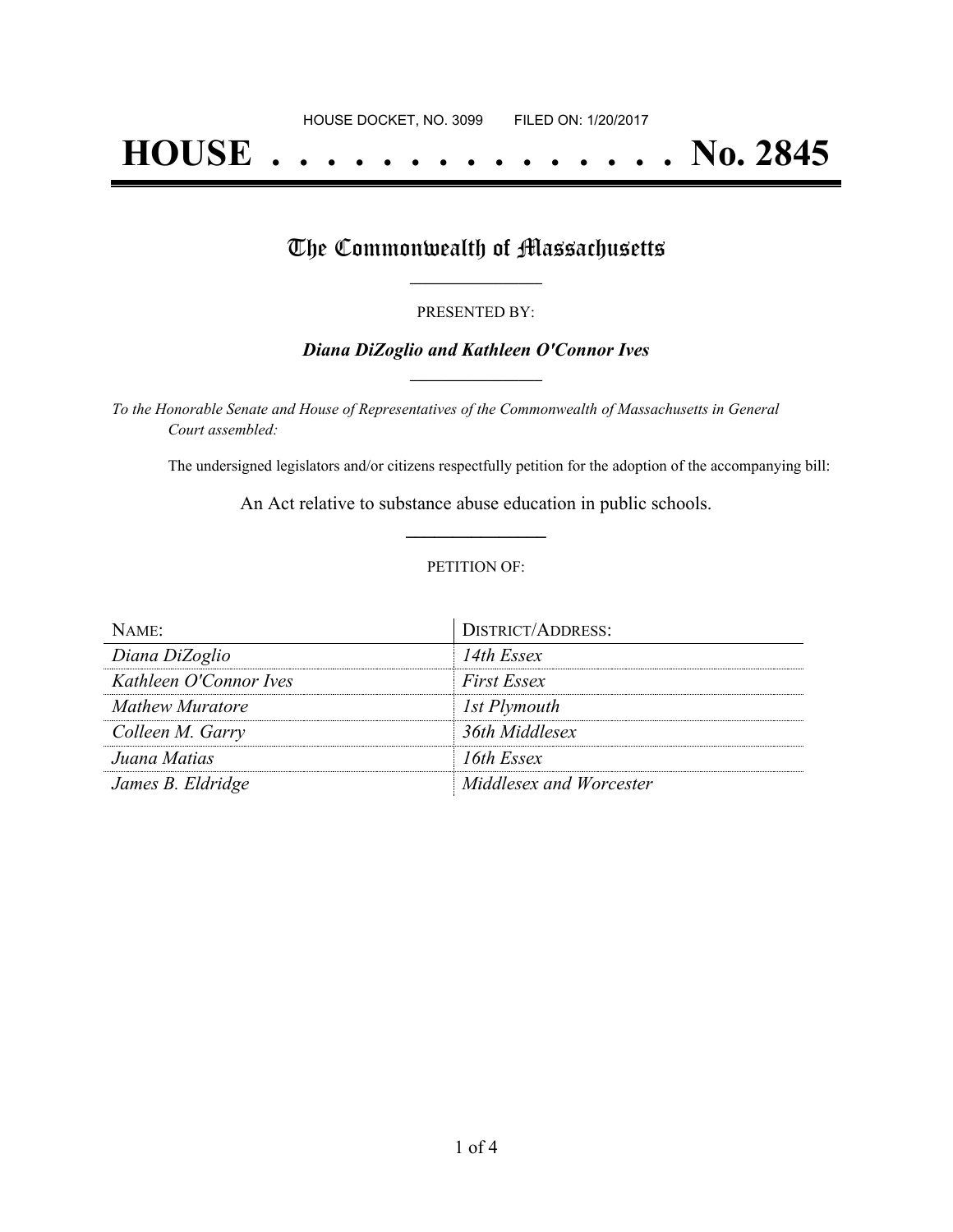#### HOUSE DOCKET, NO. 3099 FILED ON: 1/20/2017

## **HOUSE . . . . . . . . . . . . . . . No. 2845**

By Representative DiZoglio of Methuen and Senator O'Connor Ives, a joint petition (accompanied by bill, House, No. 2845) of Diana DiZoglio and others relative to substance abuse education in public schools. Education.

### [SIMILAR MATTER FILED IN PREVIOUS SESSION SEE HOUSE, NO. *344* OF 2015-2016.]

## The Commonwealth of Massachusetts

**In the One Hundred and Ninetieth General Court (2017-2018) \_\_\_\_\_\_\_\_\_\_\_\_\_\_\_**

**\_\_\_\_\_\_\_\_\_\_\_\_\_\_\_**

An Act relative to substance abuse education in public schools.

Be it enacted by the Senate and House of Representatives in General Court assembled, and by the authority *of the same, as follows:*

1 Chapter 71 of the General Laws is hereby amended by adding the following section:-

| $\overline{2}$  | Section 95. The department of elementary and secondary education in coordination with          |
|-----------------|------------------------------------------------------------------------------------------------|
| 3               | the department of public health and the substance abuse advisory committee established in this |
| $\overline{4}$  | section shall develop a model curriculum designed for the purpose of substance abuse and       |
| 5 <sup>5</sup>  | addiction prevention which shall align with the health curriculum framework and address the    |
| 6               | following topics: tobacco, alcohol, opiate and prescription drug diversion and abuse and other |
| $7\phantom{.0}$ | substance use and abuse prevention, conflict resolution, healthy coping behavior, student and  |
| 8               | community mental health resources and peer leadership. The curriculum shall take into account  |
| 9               | the best practices and policies in other states. The adolescent substance abuse and addiction  |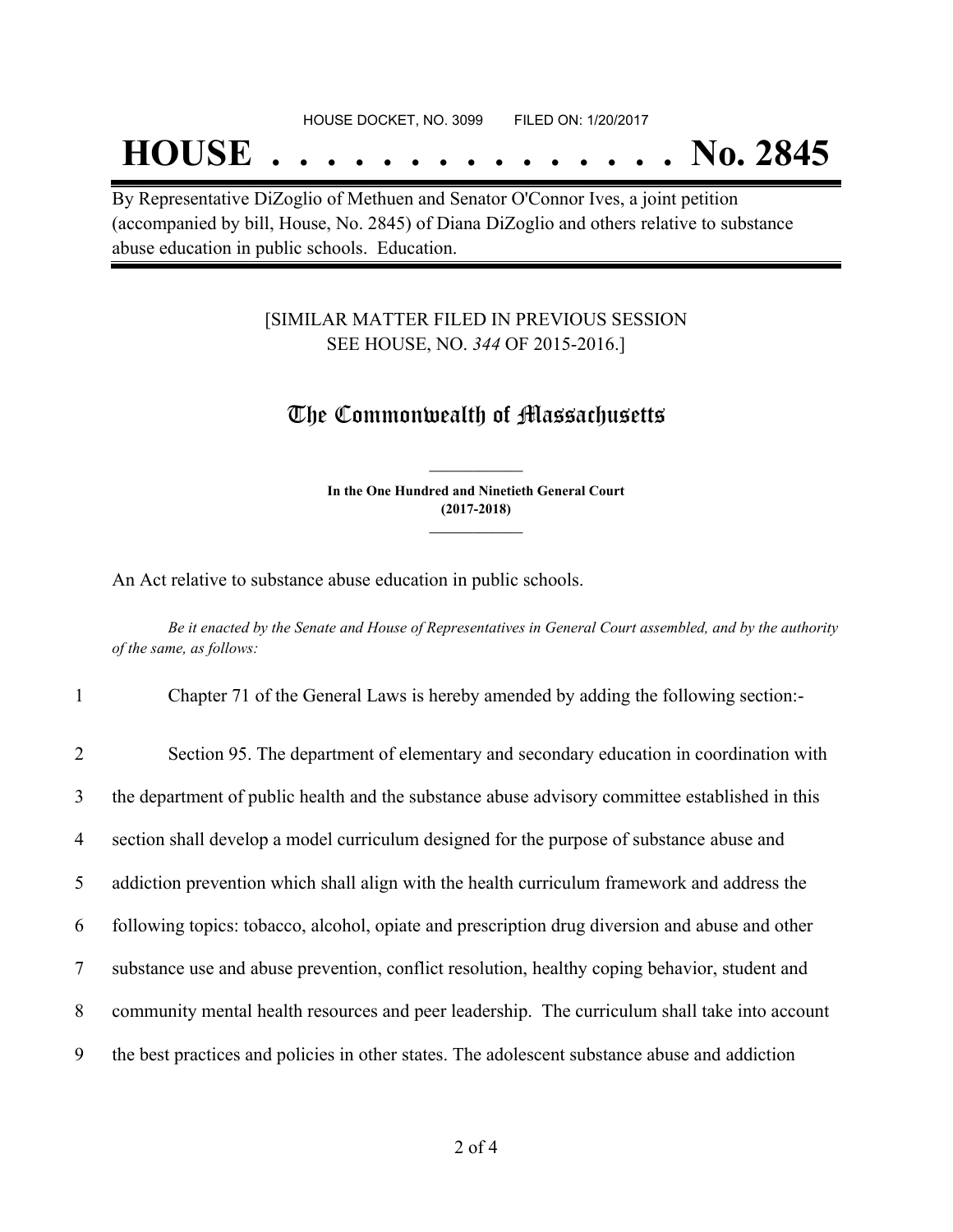prevention curriculum shall be incorporated into the health curriculum in grades 4 to 12 for all students in the public schools.

 The department of elementary and secondary education shall convene a substance abuse advisory committee to investigate and study the development and implementation process for reducing adolescent substance abuse for public school students. The substance abuse advisory committee in formulating its recommendations, shall take into account the best practices and policies in other states.

 The substance abuse advisory committee shall consist of 11 members: 2 of whom shall be national experts on adolescent substance abuse and addiction; 2 of whom shall be members of the student advisory council; 2 of whom shall be members of teens leading the way; 2 of whom shall be members of the governors youth council; 2 of whom shall be members of the legislature's joint committee on Mental Health and Substance Abuse; 2 of whom shall be members of the Joint Committee on Education; 1 of whom shall be a member of the Attorney General's opiate abuse task force. The department shall create an evaluation assessing the curriculum and teaching materials before piloting this program.

 SECTION 2. The state shall fully fund all costs associated with the implementation of this act.

 SECTION 3. The substance abuse advisory committee shall report to the general court the results of its investigation and study and any recommendations by filing the same with the clerks of the house of representatives and the senate who shall forward the same to the chairs of the joint committee on education and the chairs of the joint committee on education and the joint committee on mental health and substance abuse on or before January 1, 2018.

of 4